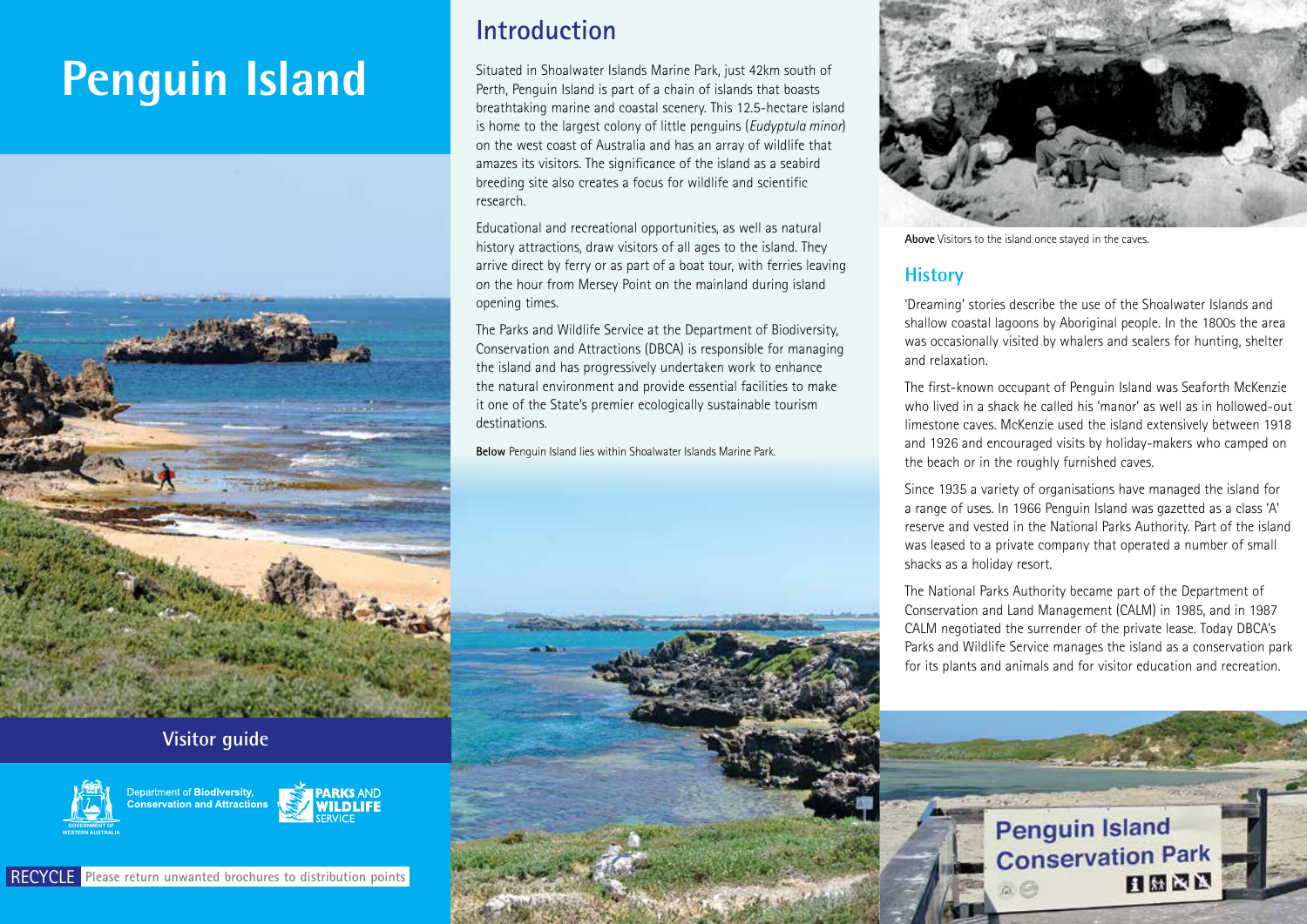

**Above** Caspian terns breed and raise their young on the island during summer. **Below** Sea lions occasionally visit the island.

## **Other inhabitants**

The 75 plant species of Penguin Island are adapted to the harsh coastal environment and provide the habitats needed by breeding colonies of seabirds. Ground covers such as sea spinach (*Tetragonia decumbens*) protect the coastal dunes, anchoring the sand against erosion and providing cover for the island's five species of reptiles – marbled gecko (*Phyllodactylus marmoratus*), king's skink (*Egernia kingii*), southern skink (*Hemiergis initialis*), fence skink (*Cryptoblepharus plagiocephalus*) and Gray's legless lizard (*Delma grayii*). On the leeward slope of the island's central dunes a low woodland of coastal wattle grows to 2.5m high.

More than 30 species of birds have been observed on the island. These include seabirds such as the little penguin, bridled tern (*Sterna anaethetus*), silver gull (*Larus novaehollandiae*), pied cormorant (*Phalacrocorax varius*) and the Australian pelican (*Pelicanus conspicillatus*). It is also home to terrestrial species including the little eagle (*Hieraaetus morphnoides*), singing honeyeater (*Lichenostomus virescens*) and buff-banded landrail (*Rallus philippensis*).

About 2,500 pairs of bridled terns, a tropical species, migrate to the islands of Shoalwater Bay in spring to breed. The birds leave the area in April to return to the north-west Sulawesi (Celebes) Sea.

Although no native mammals live on the island, Australian sea lions (*Neophoca cinerea*) which occupy nearby Seal Island occasionally visit the beaches.



**Above** Rescued penguins can be viewed at the Penguin Experience daily.

# **The Penguin Experience**

This unique viewing facility allows visitors to view rescued little penguins that could not be rehabilitated and released to the wild. Little penguins are normally quite secretive and are rarely seen in the wild. Penguin information sessions commence at 10:30am, 12:30pm and 2:30pm during the island's open season and provide visitors an opportunity to learn about the intriguing life of little penguins. The glass walls of the pool provide an unrestricted underwater view of these delightful animals. The centre also has information panels and touch-tables to help visitors learn more about the island's inhabitants and history.

Guided interpretive walks can be pre-booked during the island's open season and depart from the Penguin Island Discovery Centre. These walks give visitors a rare insight into the island's natural and cultural history and Parks and Wildlife Service guides describe the special relationships of the islands plants and animals.

# **What to see and do**

#### **Access**

Penguin Island is open between 9am and 4pm, with ferries operating from mid-September to early June. The island is closed to the public during winter, unless you are part of a guided tour. This minimises human disturbance to the penguins during their breeding season. Pets are not permitted on the island in order to protect the unique wildlife. If you are visiting by private vessel, please set your anchor on the sand off the beach at Penguin Island and leave the jetty clear for ferries and management vessels.

Weather conditions can change quickly, making crossing the sand bar very dangerous. The Parks and Wildlife Service strongly recommends against walking the sand bar to reach the island. When you're visiting the island, remain on the boardwalks, walk trails and sandy beaches and stay clear of limestone cliffs, caves and overhangs as they may be unstable and prone to collapse.

#### **Picnics**

There are no barbecues or kiosk facilities available on Penguin Island, and gas or spirit cooking appliances are not permitted. Composting toilets, grassed picnic sites and tables, shelters and fresh water are available in the facilities area (see map).

## **Fishing**

You are welcome to line fish from the general use areas of the island. Netting is prohibited throughout the marine park. Fisheries bag limits and size regulations apply and please be considerate of other visitors.

#### **Diving**

The reefs and seagrass beds around the island are habitats for a variety of marine life. Examine the underwater world first hand by diving or snorkelling but be careful not to disturb the fragile ecosystems.

Spear guns or hand-held spears (gidgees) are not permitted on the island or in the surrounding waters. For more information please see the permitted uses map in the *Shoalwater Islands Marine Park* brochure, or download the Marine Parks WA App, free for Apple and Android.

## **Surfing and windsurfing/kitesurfing**

The waters of Shoalwater Islands Marine Park are ideal windsurfing/kitesurfing. The western side of the island can produce good surfing, but please take care.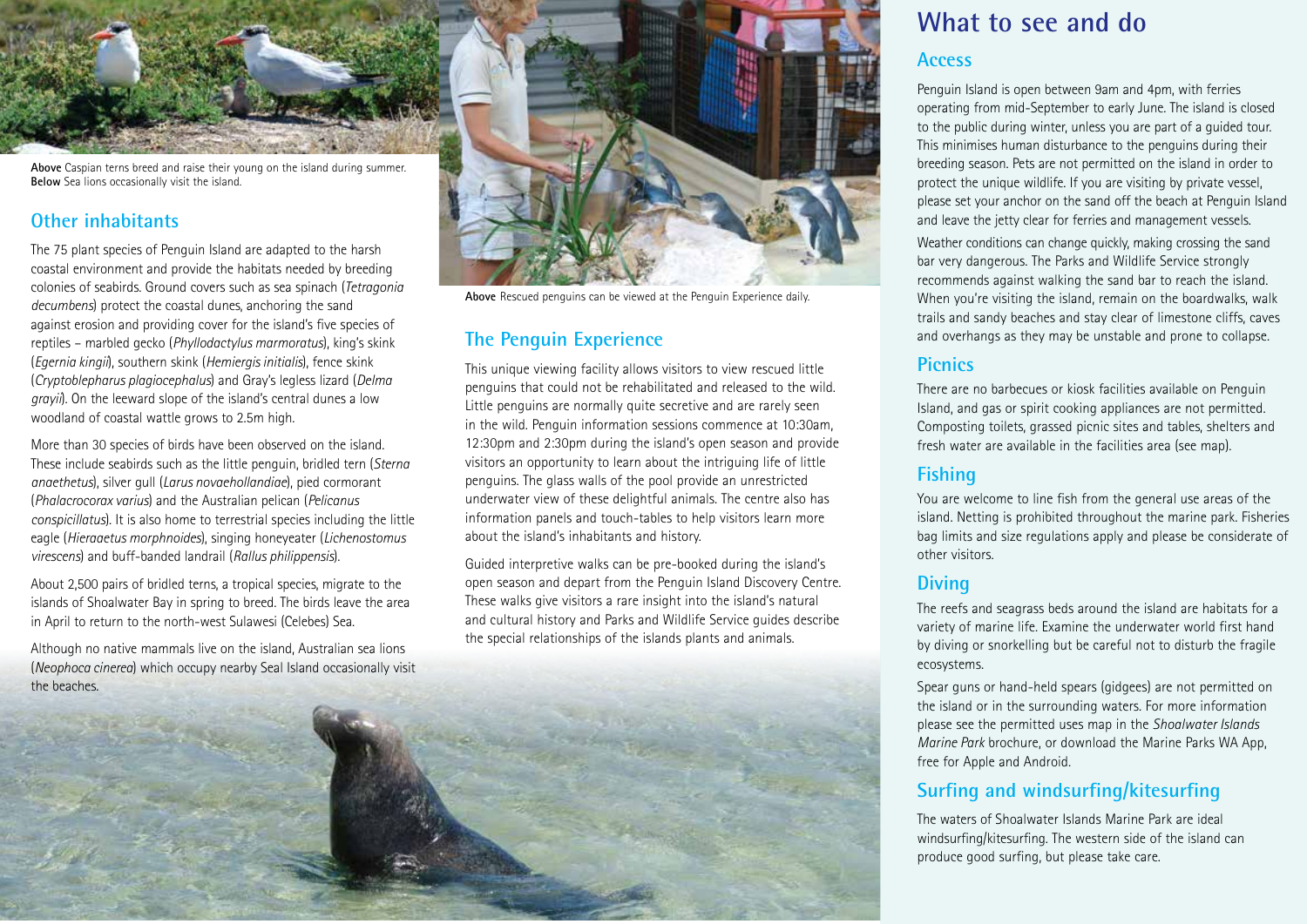# **Little penguins**

Penguin Island gets its name from the colony of little penguins, the smallest of the penguin family, which nest in sand depressions under dense vegetation and in limestone caves on the island.

This is the largest colony of little penguins in WA. Penguins are polyphase on land and make their landfall at Penguin Island in small flocks or rafts after sunset. Little penguins are vulnerable to human disturbance, especially when in moult, so it is important they are not approached too closely.

Penguins are the most specialised of all birds for life in the marine environment. Their feathers have evolved into a dense covering of pin-like structures that resist water and maintain the birds' streamlined contours, while vestigial wings have developed into flippers for underwater propulsion.

The number of penguins that come ashore begins to increase in early March. The onset of noisy courtship activities signals the start of breeding season. Little penguins normally lay a clutch of two eggs which are incubated by both parents over about 35 days.

They feed on small-school bait fish and squid, and may travel many kilometres from the island on feeding forays.

**Top left and right** Penguin Island supports WA's largest colony of little penguins. **Below** Boardwalks allow easy access to Penguin Island while protecting the fragile ecosystem.





**Top** Shallow bays and beaches make the island an ideal location for snorkelling and swimming. *Photo – Michael Clitheroe* **Above** Timber boardwalks link the island's facilities and protect the environment. The boardwalks are suitable for wheelchairs and disabled access.



**Above** Visitors have the opportunity to learn about the marine life at Penguin Island. *Photo – Michael Clitheroe*

# **More information**

For information on ferry and tour services please contact Rockingham Wild Encounters on (08) 9591 1333 or visit rockinghamwildencounters.com.au.

Parks and Wildlife rangers regularly patrol Penguin Island, other islands and waters of the Shoalwater Islands Marine Park. Volunteers are on duty daily during the open season in the Penguin Experience and are happy to answer questions.

#### **For more information**

Department of Biodiversity, Conservation and Attractions Parks and Wildlife Service, Swan Coastal District PO Box 459 Wanneroo WA 6946 Phone: (08) 9303 7700

For information about Penguin Island and the Shoalwater Islands Marine Park visit dbca.wa.gov.au.



Department of Biodiversity, **PARKS AND**<br>**WILDLIFE Conservation and Attractions** SERVICE

Information current at March 2018. Information available in alternative formats on request. Photos courtesy of DBCA unless otherwise stated.

**Front cover** Penguin Island is one of the State's premier ecologically sustainable tourism destinations. *Photo – Duncan Dodd*